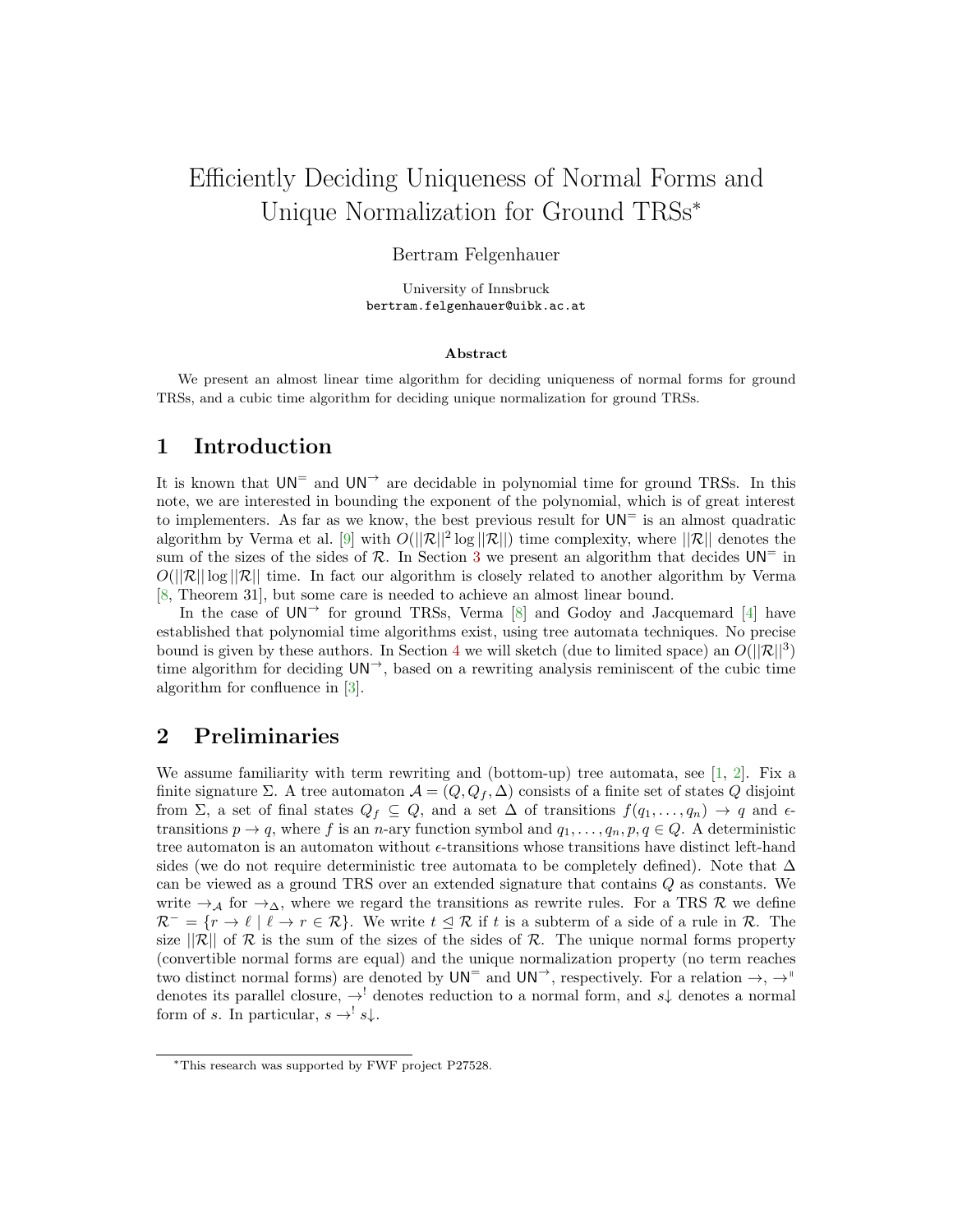Efficiently Deciding  $UN^=$  and  $UN^{\rightarrow}$  for Ground TRSs B. Felgenhauer

## <span id="page-1-0"></span>3 Deciding  $UN^=$

We need some preparation before deciding  $UN^=$ .

#### 3.1 Currying

Currying allows us to turn an arbitrary TRS into one over constants and a single binary function symbol, thereby bounding the maximum arity of the resulting TRS.

In order to curry a TRS  $\mathcal{R}$ , we change all function symbols in  $\Sigma$  to be constants, and add a fresh, binary function symbol ◦, which we write as a left-associative infix operator. We define

$$
(f(t_1,\ldots,t_n))^\circ = f \circ t_1^\circ \circ \cdots \circ t_n^\circ
$$

The curried version of R is given by  $\mathcal{R}^{\circ} = \{ \ell^{\circ} \to r^{\circ} \mid \ell \to r \in \mathcal{R} \}.$ 

For ground systems, currying reflects and preserves  $UN^{\rightarrow}$  and  $UN^{\equiv}$ . For reflection, a direct simulation argument works  $(s \to_{\mathcal{R}} t$  implies  $s^{\circ} \to_{\mathcal{R}^{\circ}} t^{\circ}$ , and  $s^{\circ}$  is a  $\mathcal{R}^{\circ}$ -normal form if and only if s is an R-normal form). For preservation, Kenneway et al. [\[5\]](#page-4-6) show that  $UN^{\rightarrow}$  is preserved by currying for left-linear systems, and that  $UN^=$  is preserved by currying for arbitrary TRSs.

#### 3.2 Recognizing Normal Forms

With  $Q = Q_f = \{ [s] \mid s \leq \mathcal{R} \}$  and  $\Delta = \{ f([s_1], \ldots, [s_n]) \rightarrow [f(s_1, \ldots, s_n)] \mid f(s_1, \ldots, s_n) \leq \mathcal{R} \}$ we obtain a deterministic tree automaton that accepts the subterms of  $R$ . We modify this automaton to recognize normal forms. To this end, let  $\star$  be a fresh constant and let

$$
Q' = Q'_f = \{ [s] \mid s \leq \mathcal{R} \text{ and } s \text{ is } \mathcal{R}\text{-normal form} \} \cup \{ [\star] \}
$$
  

$$
\Delta' = \{ f([s_1], \dots, [s_n]) \to [f(s_1, \dots, s_n)] \mid [f(s_1, \dots, s_n)] \in Q'_f \} \cup
$$
  

$$
\{ f([s_1], \dots, [s_n]) \to [\star] \mid f \in \Sigma, [s_1], \dots, [s_n] \in Q'_f, f(s_1, \dots, s_n) \not\subseteq \mathcal{R} \}
$$

The state  $\vert \star \vert$  accepts those R-normal forms that are not subterms of R.

**Proposition 1.** The automaton  $\mathcal{N}_{\mathcal{R}} = (Q', Q'_f, \Delta')$  recognizes the R-normal forms over  $\Sigma$ .

#### 3.3 Congruence Closure

Congruence closure (introduced by Nelson and Oppen [\[6\]](#page-4-7); a clean and fast implementation can be found in [\[7\]](#page-4-8)) is an efficient method for deciding convertibility of ground terms modulo a set of ground equations R.

The congruence closure consists of two phases. In the first phase, the procedure determines the congruence classes (hence the name) among the subterms of the given set of equations, where two subterms s and t are identified if and only if they are convertible,  $s \leftrightarrow_{\mathcal{R}}^* t$ . We write  $[s]$ <sub>R</sub> for the convertibility class of s. In the second phase, given two terms u and v, we compute the normal forms with respect to rules

$$
\mathcal{C} = \{f([s_1]_{\mathcal{R}}, \ldots, [s_n]_{\mathcal{R}}) \to [f(s_1, \ldots, s_n)]_{\mathcal{R}} \mid f(s_1, \ldots, s_n) \leq \mathcal{R}\}
$$

The terms u and v are R-convertible if and only if  $u\downarrow_c = v\downarrow_c$ . We observe the following.

**Proposition 2.** If we regard  $[s]_R$  for subterms  $s \leq R$  as fresh constants, the set C is an orthogonal, ground TRS whose rules, as transitions of a tree automaton, are deterministic.  $\Box$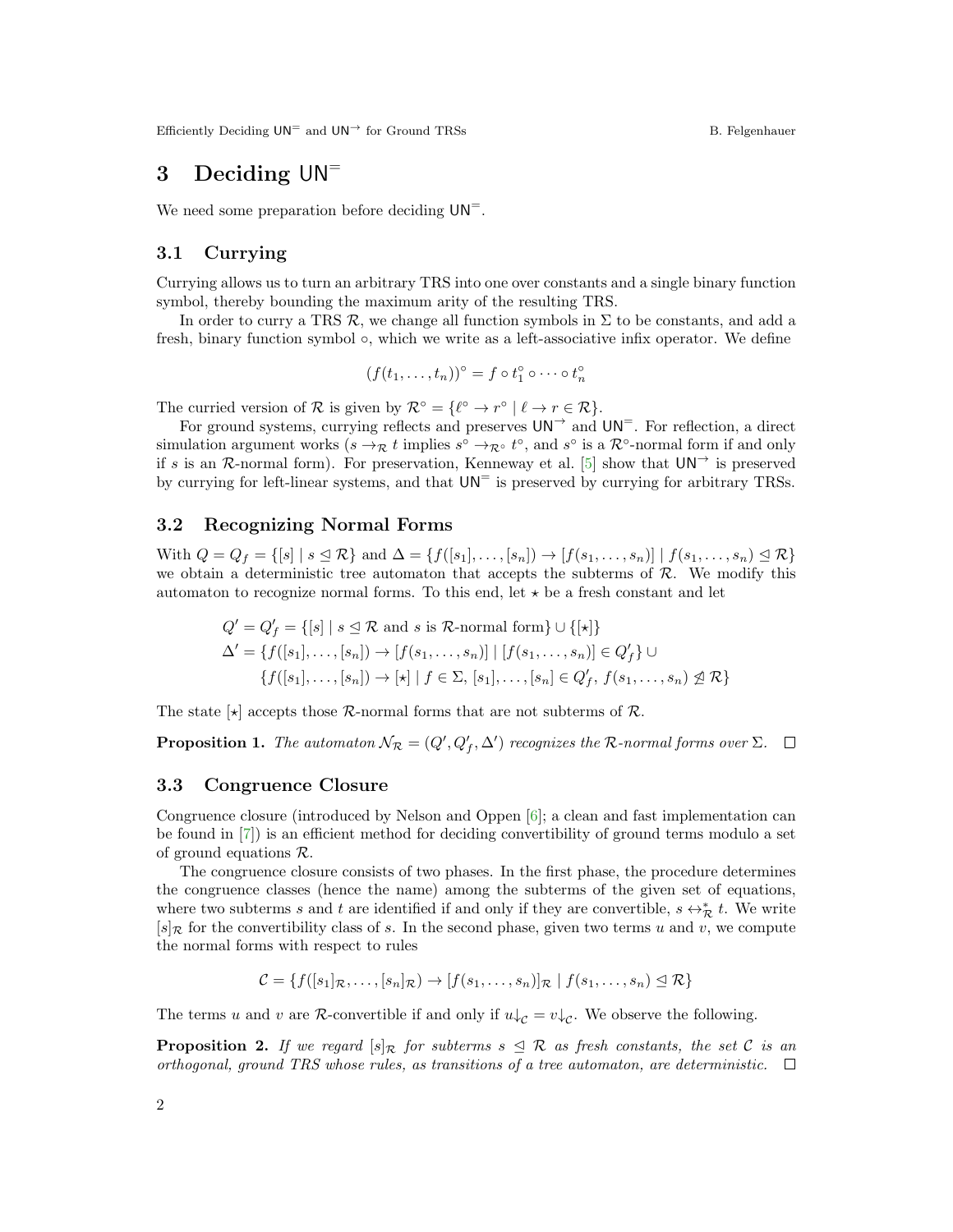Efficiently Deciding  $UN^=$  and  $UN^{\rightarrow}$  for Ground TRSs B. Felgenhauer

- <span id="page-2-1"></span>1: compute  $\mathcal{C}_{\mathcal{R}}$  and a representation of  $\mathcal{N}_{\mathcal{R}}$
- 2: for all constants  $c \leq \mathcal{R}$  that are normal forms do
- <span id="page-2-3"></span>3: push  $([c]_{\mathcal{R}}, [c])$  to worklist
- <span id="page-2-9"></span>4: while worklist not empty do
- 5:  $(p, q) \leftarrow pop \text{ worklist}$
- 6: if  $seen(p)$  is defined then
- <span id="page-2-10"></span><span id="page-2-6"></span>7: **return**  $UN^=(\mathcal{R})$  is false
- <span id="page-2-4"></span>8:  $seen(p) \leftarrow q$
- 9: **for all** transitions  $p_1 \circ p_2 \to p_r \in C_{\mathcal{R}}$  with  $p \in \{p_1, p_2\}$  do
- <span id="page-2-7"></span>10: **if**  $q_1 = seen(p_1)$  and  $q_2 = seen(p_2)$  are defined **then**
- <span id="page-2-8"></span>11: **if** there is a transition  $q_1 \circ q_2 \to q_r \in \mathcal{N}_{\mathcal{R}}$  then
- <span id="page-2-5"></span>12: push  $(p_r, q_r)$  to worklist

```
13: return UN^=(\mathcal{R}) is true
```
<span id="page-2-2"></span><span id="page-2-0"></span>Figure 1: Deciding  $UN^=(\mathcal{R})$ 

Consequently, we may represent C as a deterministic tree automaton  $\mathcal{C}_{\mathcal{R}} = (Q, Q_f, \Delta)$  with  $Q = Q_f = \{ [s]_\mathcal{R} \mid s \leq \mathcal{R} \}$  and  $\Delta = \mathcal{C}$ . Each state  $[s]_\mathcal{R}$  accepts precisely the terms convertible to s. Note that the automaton is not completely defined in general: Only terms s that allow a conversion  $s \leftrightarrow_{\mathcal{R}}^* t$  with a root step are accepted.

#### 3.4 Checking UN<sup>=</sup>

Given a ground TRS R, we want to decide  $UN^=(\mathcal{R})$ , that is, whether any two R-convertible R-normal forms are equal.

First note that if we have two distinct convertible normal forms  $s \leftrightarrow_{\mathcal{R}}^* t$  such that the conversion does not contain a root step, then there are strict subterms of  $s$  and  $t$  that are convertible and distinct. Therefore,  $UN^=(\mathcal{R})$  reduces to the question whether any state of  $\mathcal{C}_{\mathcal{R}}$ , the automaton produced by the congruence closure of  $R$ , accepts more than one normal form. Let  $\mathcal{C}_{\mathcal{R}} \cap \mathcal{N}_{\mathcal{R}}$  be the result of the product construction on  $\mathcal{C}_{\mathcal{R}}$  and  $\mathcal{N}_{\mathcal{R}}$ . We can decide  $UN^=$  by enumerating accepting runs  $t \to_{\mathcal{C}_{\mathcal{R}} \cap \mathcal{N}_{\mathcal{R}}}^{\ast} (q_1, q_2)$  in a bottom-up fashion until either

- we obtain two distinct accepting runs ending in  $(q_1, q_2)$  and  $(q'_1, q'_2)$  with  $q_1 = q_2$ , in which case  $UN^=(\mathcal{R})$  does not hold; or
- we have exhausted all runs, in which case  $UN^=(\mathcal{R})$  holds.

Assume that  $\mathcal R$  is curried. The enumeration of accepting runs can be performed by the algorithm in Figure [1.](#page-2-0) The correctness of the procedure hinges on two key facts: First, the automaton  $\mathcal{C}_{\mathcal{R}} \cap \mathcal{N}_{\mathcal{R}}$  is deterministic, which means that distinct runs result from distinct terms. Secondly, the set of  $R$  normal forms is closed under subterms, so we can skip non-normal forms in the enumeration.

**Theorem 3.** The algorithm in Figure [1](#page-2-0) is correct and runs in  $O(||\mathcal{R}|| \log ||\mathcal{R}||)$  time.

*Proof.* We have already argued correctness, so let us focus on the complexity. Let  $n = ||\mathcal{R}||$ . First we compute  $\mathcal{C}_{\mathcal{R}}$  using the congruence closure algorithm from [\[7\]](#page-4-8) in  $O(n \log n)$  time. While  $\mathcal{N}_{\mathcal{R}}$  has quadratically many transitions, we can define the transitions as a partial function using  $O(n \log n)$  time for preparation and  $O(\log n)$  time per invocation of the transition function. This bound relies on currying, for constant size left-hand sides, and on perfect sharing of terms, for  $O(\log n)$  subterm tests. This covers line [1](#page-2-1) of the algorithm. Lines [2](#page-2-2) to [3](#page-2-3) take  $O(n)$  time. Note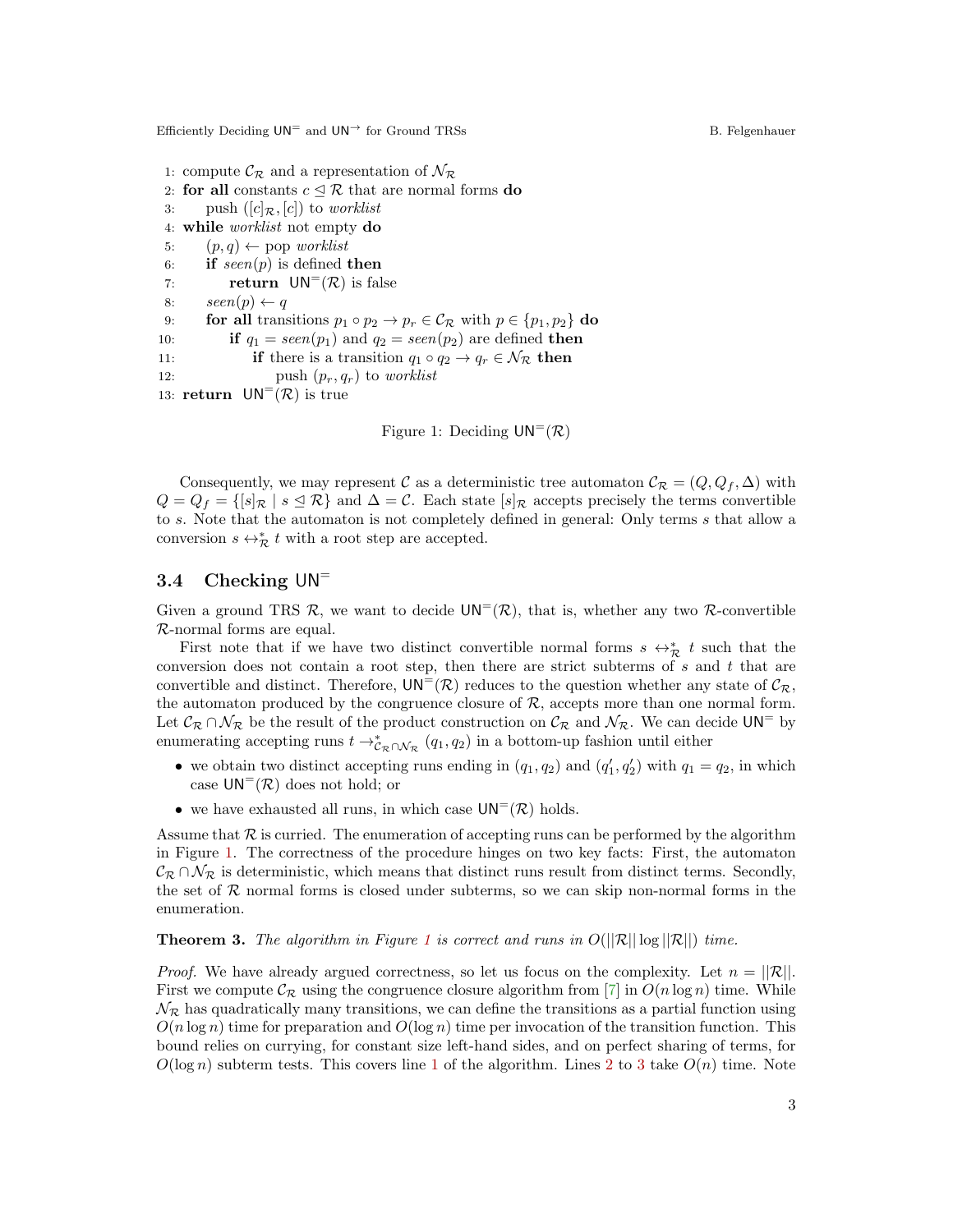Efficiently Deciding  $UN^=$  and  $UN^{\rightarrow}$  for Ground TRSs B. Felgenhauer

that lines [8](#page-2-4) to [12](#page-2-5) are executed at most once per state of  $\mathcal{C}_{\mathcal{R}}$ , i.e.,  $O(n)$  times. The enumeration on line [9](#page-2-6) can be precomputed in  $O(n)$  time, by creating an array of lists of transitions indexed by the states of  $C_R$  and adding each transition  $q_1 \circ q_2 \to q_r \in C_R$  to the lists indexed by  $q_1$  and  $q_2$  (if  $q_1 \neq q_2$ ). Because each transition is added to at most two lists, lines [10](#page-2-7) to [12](#page-2-5) are executed at most twice per transition in  $\mathcal{C}_{\mathcal{R}}$ , so  $O(n)$  times. The check on line [11](#page-2-8) takes  $O(\log n)$  time per iteration, so  $O(n \log n)$  time in total. Finally, we note that line [12](#page-2-5) is executed  $O(n)$  times, so no more than  $O(n)$  items are ever added to the worklist, which means that lines [4](#page-2-9) to [7](#page-2-10) are executed  $O(n)$  times. Overall the algorithm executes in  $O(n \log n)$  time, as claimed.  $\Box$ 

## <span id="page-3-0"></span>4 Deciding  $UN^{\rightarrow}$

### 4.1 Preparation: Flattening, Rewrite Closure, Meetable Constants

To simplify the reachability analysis in the UN<sup>→</sup> property, we flatten the ground TRS R, which we assume to be curried. To this end, we add fresh constants [s] for  $s \leq \mathcal{R}$ , and take the rules

$$
\mathcal{E} = \{f([s_1], \ldots, [s_n]) \to [f(s_1, \ldots, s_n)] \mid f(s_1, \ldots, s_n) \leq \mathcal{R}\}
$$

The flattened TRS is  $\mathcal{R}' = \{[\ell] \to [r] \mid \ell \to r \in \mathcal{R}\} \cup \mathcal{E}$ . This system simulates rewriting by  $\mathcal{R}$ .  $\textbf{Proposition 4.} \ \ _{\mathcal{E}}^{-1}\!\! \leftarrow \ \rightarrow_{\mathcal{R}'} \ \ \rightarrow_{\mathcal{E}^{-}} \ \ \subseteq \ \rightarrow_{\mathcal{R}} \ \subseteq \rightarrow_{\mathcal{E}}^* \ \ \rightarrow_{\mathcal{R}'} \ \ \ \cdot_{\mathcal{E}}^* \leftarrow \ \ \cdot$ 

In the following, p and q range over [t] with  $t \leq \mathcal{R}$ . Following [\[3,](#page-4-3) Section 3.2], we define the rewrite closure  $\mathcal F$  of  $\mathcal R'$  inductively by the following inference rules:

$$
\frac{t \trianglelefteq \mathcal{R}}{[t] \to [t] \in \mathcal{F}} \text{ refl} \qquad \frac{p_1 \circ p_2 \to p \in \mathcal{E} \quad p_1 \to q_1 \in \mathcal{F} \quad p_2 \to q_2 \in \mathcal{F} \quad q_1 \circ q_2 \to q \in \mathcal{E}}{p \to q \in \mathcal{F}} \text{ comp}
$$
\n
$$
\frac{p \to q \in \mathcal{R}'}{p \to q \in \mathcal{F}} \text{ base} \qquad \frac{p \to q \in \mathcal{F} \quad q \to r \in \mathcal{F}}{p \to r \in \mathcal{F}} \text{ trans}
$$

**Proposition 5** ([\[3,](#page-4-3) Lemma 3.4]).  $\rightarrow_{\mathcal{R}}^* \subseteq \rightarrow_{\mathcal{E}\cup\mathcal{F}}^* \cdot_{\mathcal{E}\cup\mathcal{F}}^* \leftarrow$ .

We say two constants p and q are meetable if  $p_{\mathcal{E} \cup \mathcal{F}} \leftarrow \cdots \rightarrow_{\mathcal{E} \cup \mathcal{F}} \mathcal{G}$ . In this case we write  $p \uparrow q$ . The relation  $\uparrow$  is dual to  $\downarrow$  in [\[3,](#page-4-3) Section 3.5] and can be computed as follows.

$$
\frac{t \leq \mathcal{R}}{[t] \uparrow [t]} \text{ refl} \qquad \frac{p_1 \circ p_2 \to p \in \mathcal{E} \quad p_1 \uparrow q_1 \quad p_2 \uparrow q_2 \quad q_1 \circ q_2 \to q \in \mathcal{E}}{p \uparrow q} \text{ comp}
$$
\n
$$
\frac{q \to p \in \mathcal{F} \quad q \uparrow r}{p \uparrow r} \text{ trans}_l \qquad \frac{p \uparrow q \quad q \to r \in \mathcal{F}}{p \uparrow r} \text{ trans}_r
$$

#### 4.2 Peak Analysis

Using the rewrite closure, any peak  $s \underset{\mathcal{R}}{\ast} \leftarrow \cdots \rightarrow_{\mathcal{R}}^* t$  between normal forms s and t can be decomposed as

$$
s \xrightarrow[\mathcal{E} \cup \mathcal{F}^-]{*} \cdot \xleftarrow[\mathcal{E} \cup \mathcal{F}]{*} \cdot \xrightarrow[\mathcal{E} \cup \mathcal{F}]{*} \cdot \xleftarrow[\mathcal{E} \cup \mathcal{F}^-]{*} t
$$

If s and t are chosen to be of minimal size, then there must be a root step. Hence, without loss of generality, there is a constant  $q$  such that

<span id="page-3-1"></span>
$$
s \xrightarrow{\ast} q \xleftarrow{\ast} \iota \mathcal{E} \cup \mathcal{F} \cdot \xrightarrow{\ast} \iota \mathcal{E} \cup \mathcal{F} \cdot \xleftarrow{\ast} t \tag{1}
$$

Note the special case  $s \to_{\mathcal{E} \cup \mathcal{F}^-}^* q_{\mathcal{E} \cup \mathcal{F}^+}$  t, which implies that any q is reachable from at most one normal form using rules from  $\mathcal{E} \cup \mathcal{F}^-$ .